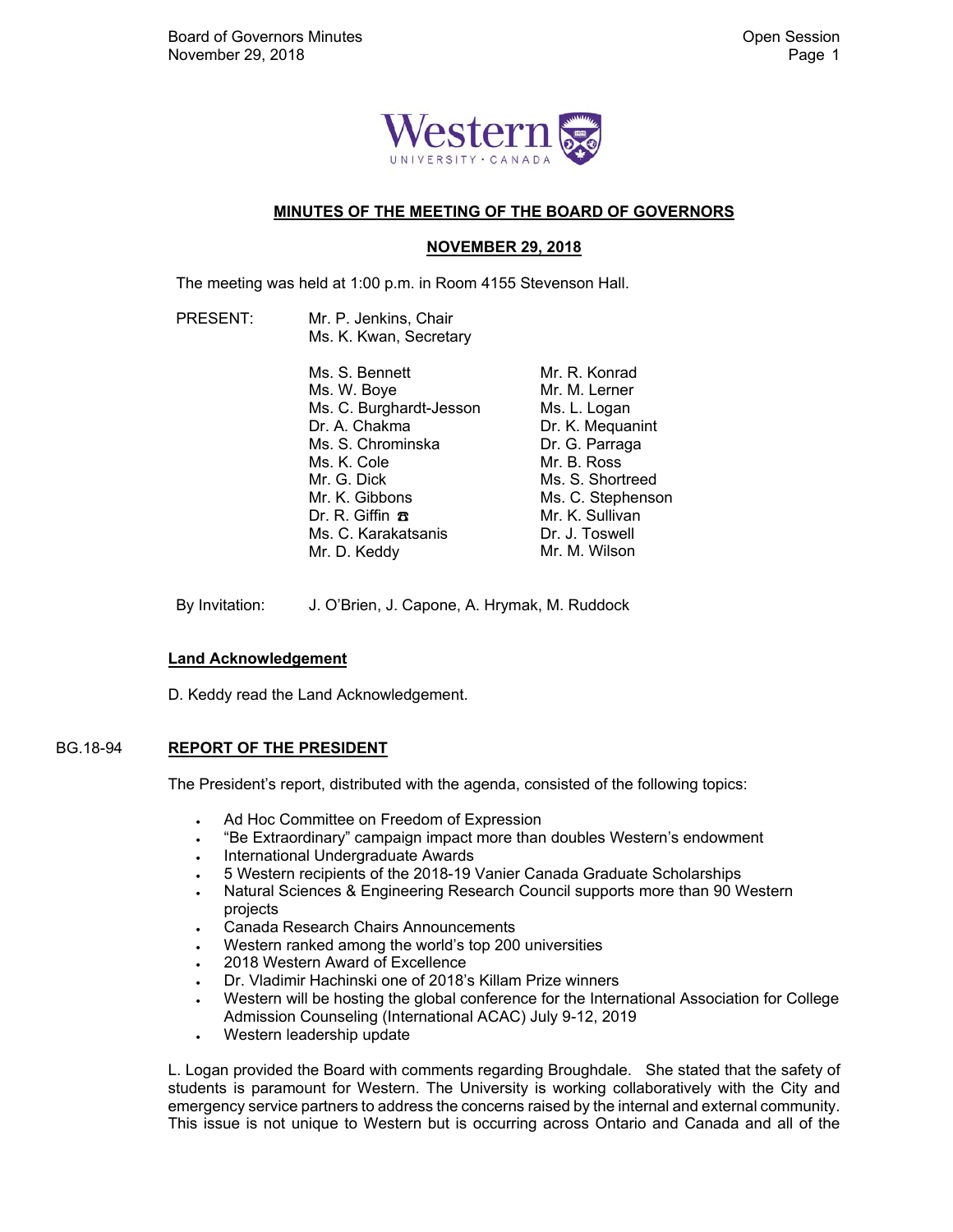institutions are working collaboratively. She noted that community feedback and engagement is important, and it will take time to collectively work through the issues, but this is a priority item for the University.

# BG.18-95 **UNANIMOUS CONSENT AGENDA** [Appendix I]

It was moved by B. Ross, seconded by D. Keddy,

That the 12 items listed in Appendix 1, Unanimous Consent Agenda be approved or received for information, except for the Harassment and Discrimination Matters Annual Report, by the Board of Governors by unanimous consent.

CARRIED

# BG.18-96 **Minutes from the Previous Meeting**

The open session minutes of the meeting of September 25, 2018 were approved as circulated.

# BG.18-97 **Business Arising from the Minutes**

There were no items noted as business arising from the September 25, 2018 minutes.

# **REPORT OF THE PROVOST'S** *AD HOC* **COMMITTEE FOR FREEDOM OF EXPRESSION [**Appendix II]

Prior to considering the Report of the Provost's ad hoc Committee for Freedom of Expression, Andy Hrymak, Provost and Vice-President (Academic) provided a high-level overview of the recent work of the Committee. He thanked the Committee for their thorough work and the widespread consultation that was undertaken in creating this policy. The draft policy was passed unanimously by Senate. The Provost and Vice-President (Academic) noted that approval of this Policy was a Board decision.

## BG.18-98 **Policy on Freedom of Expression**

It was moved by M. Learner seconded by D. Keddy,

That the Board approve the Policy on Freedom of Expression, detailed in Annex 1.

CARRIED

# **REPORT OF THE PROPERTY & FINANCE COMMITTEE** [Appendix III]

Prior to considering the Report of the Property & Finance Committee, R. Konrad provided a highlevel overview of the recent work of the Committee.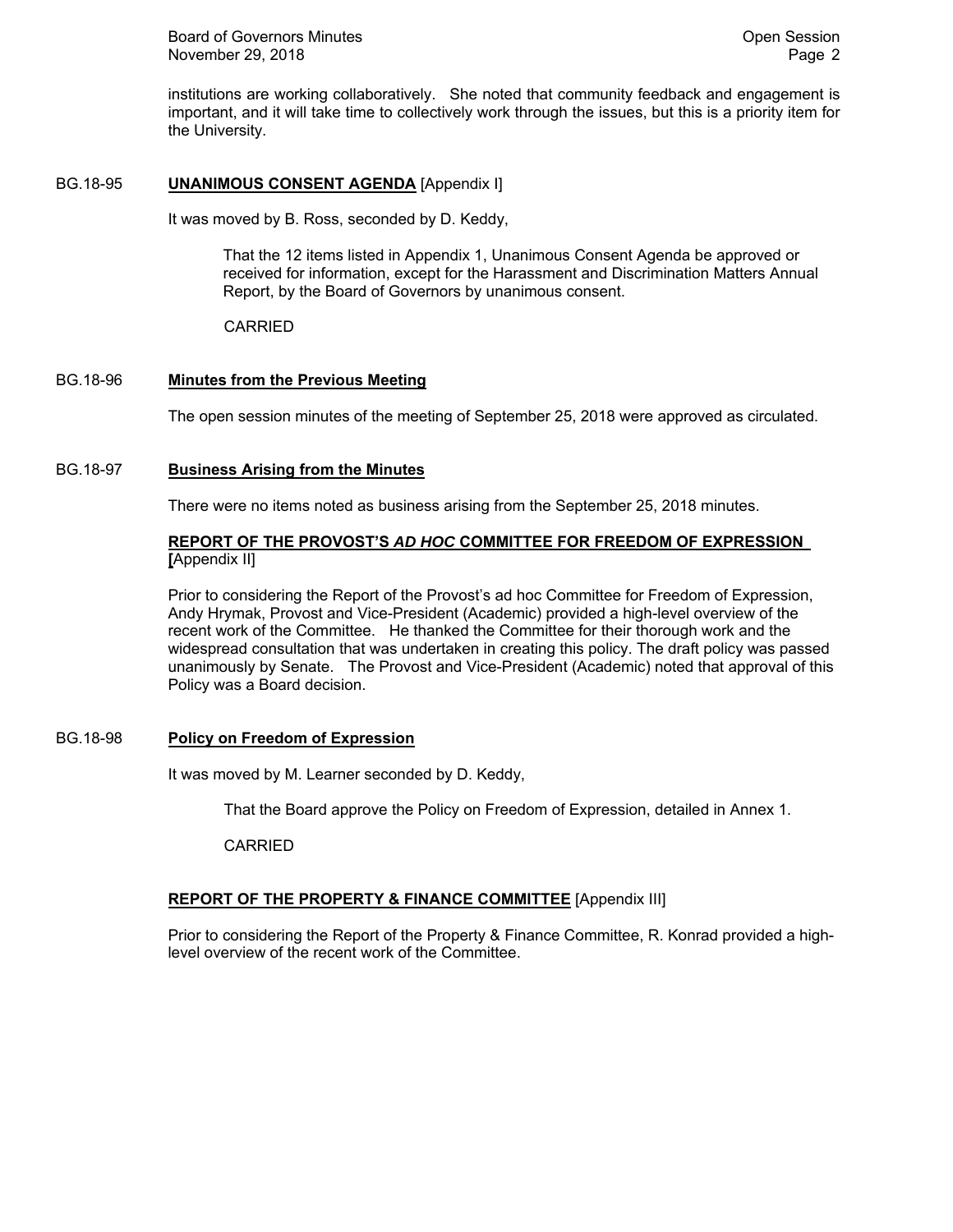## BG.18-99 **Information Items reported by the Property & Finance Committee**

The Report of the Property & Finance Committee, detailed in Appendix III, contained the following items that were received for information by unanimous consent:

- Scholarships, Awards, Prizes
- Report on Underwater Endowments
- Report of the Investment Committee
- Key Financial Indicators

### **REPORT OF THE GOVERNANCE & BY-LAWS COMMITTEE** [Appendix IV]

Prior to considering the Report of the Governance & By-Laws Committee, M. Wilson provided a high-level overview of the recent work of the Committee.

## BG.18-100 **Principles of Engagement (formerly Responsibilities) for Members of the Board of Governors**

It was moved by M. Wilson, seconded by G. Parraga,

That the Board of Governors approve the Principles of Engagement for Members of the Board of Governors, as shown in Annex 1.

#### CARRIED

### BG.18-101 **Principles of Engagement for the Board Chair**

It was moved by M. Wilson, seconded by K. Gibbons,

That the Board of Governors approve the Principles of Engagement for the Board Chair, as shown in Annex 2.

#### CARRIED

# BG.18-102 **Amendments to Special Resolution No. 10 – President & Vice-Chancellor**

It was moved by B. Ross, seconded by D. Keddy,

That the Board of Governors approve the revisions to Special Resolution No. 10 – President & Vice-Chancellor, as shown in Annex 3.

CARRIED (Unanimous Consent)

### BG.18-103 **Information Items Reported by the Governance & By-Laws Committee**

The Report of the Governance & By-Laws Committee, detailed in Appendix IV, contained the following items that were received for information by unanimous consent:

- Amendments to Special Resolution No. 3 Banking
- Board Election Schedule for Spring 2019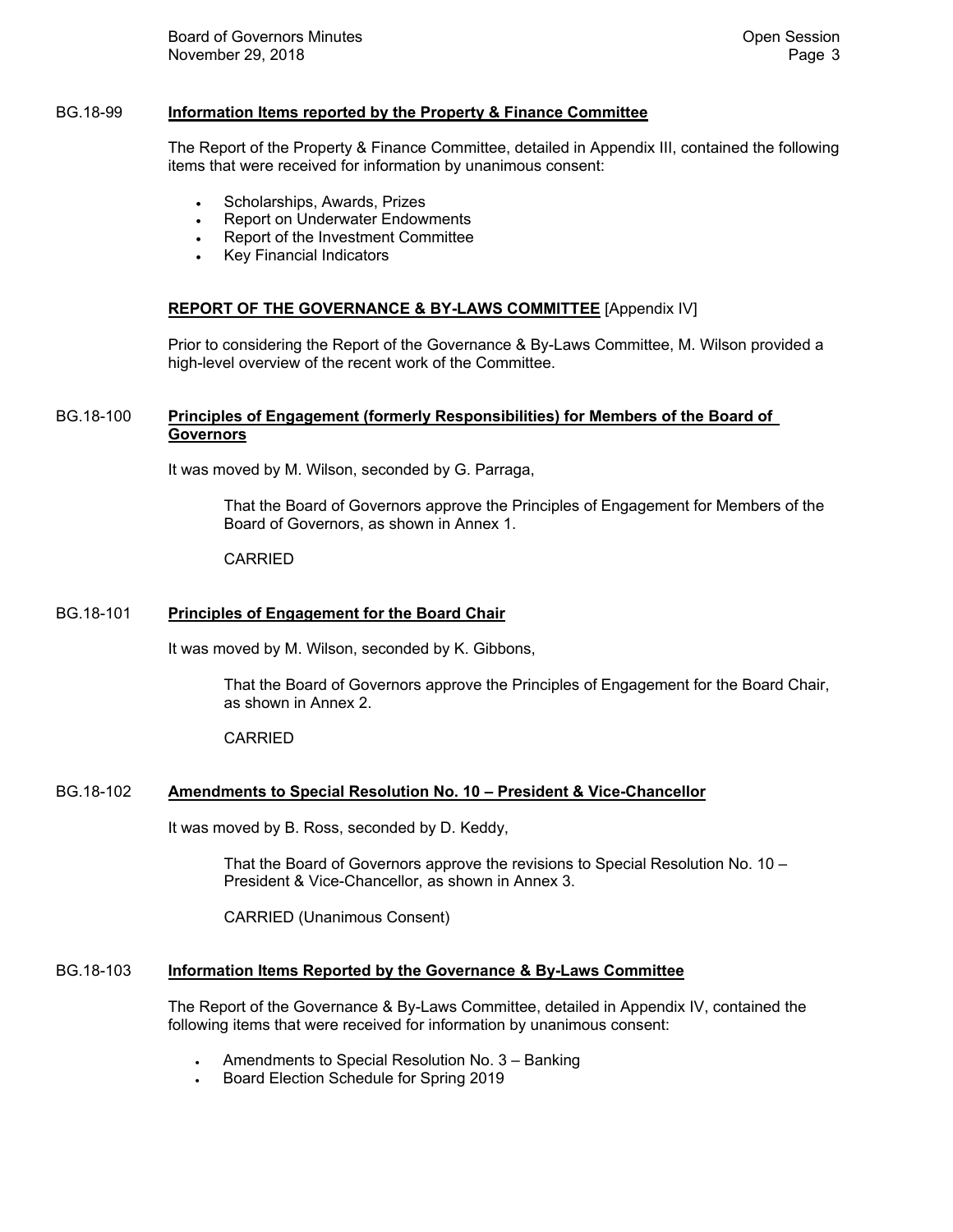## **REPORT OF THE SENIOR POLICY & OPERATIONS COMMITTEE** [Appendix V]

Prior to considering the Report of the Senior Policy & Operations Committee, P. Jenkins provided a high-level overview of the recent work of the Committee.

### BG.18-104 **Information Items Reported by the Senior Policy & Operations Committee**

The Report of the Senior Policy & Operations Committee, detailed in Appendix V, contained the following items that were received for information by unanimous consent:

- Committee appointments
- Annual Report of the Code of Student Conduct

# **REPORT OF THE AUDIT COMMITTEE** [Appendix VI]

Prior to considering the Report of the Audit Committee, K. Gibbons provided a high-level overview of the recent work of the Committee.

# BG.18-105 **Harassment and Discrimination Matters Annual Report**

It was moved by K. Gibbons, seconded by J. Toswell,

That the Board of receive the Annual Report on Harassment and Discrimination Matters for information, as outlined in Annex 1.

CARRIED

A member noted that Western could need to review policies around gender identity, preferred names and equality.

J. O'Brien noted that the concern relating to the integration of systems to address gender identification had been addressed via the use of preferred name versus legal name. She noted that the Registrar's Office has already been updated but the process is being completed upon individual request and requires manual input.

#### BG.18-106 **Information Items Reported by the Audit Committee**

The Report of the Audit Committee, detailed in Appendix VI, contained the following items that were received for information by unanimous consent:

- Committee Appointments
- Annual Report of the Code of Student Conduct